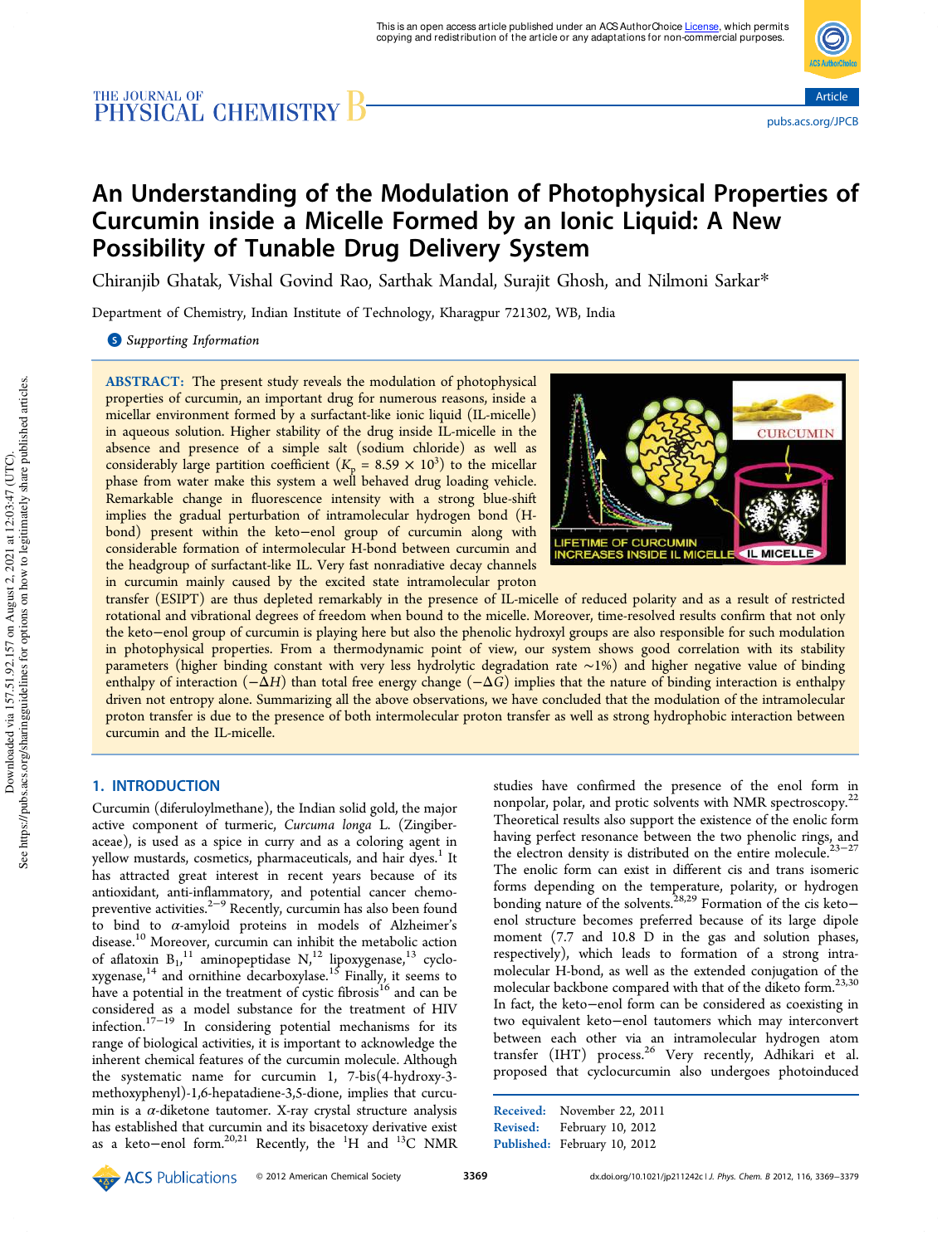cis−trans isomerization and the trans form is more stable than the cis form.<sup>31</sup> Several recent studies in various solvents,<sup>32–38</sup> micelles,<sup>36,38,39</sup> vesicles,<sup>35,40,41</sup> etc., confirm the fastest nonradiative  $S_1$ -decay kinetics of curcumin proceeds through an excited state intramolecular proton transfer (ESIPT) between the hydroxyl group and the keto group of curcumin followed by radiationless excited-tautomer decay in closed cis-enol tautomer. Support to the occurrence of radiationless decays of curcumin through ESIPT paths has been provided in a recent femtosecond fluorescence upconversion study.<sup>42</sup>

To better understand the physicochemical basis of interaction of curcumin with other biological/chemical molecules, it is necessary to study its fundamental spectroscopic and physicochemical properties. However, the major problem with curcumin is its extremely low solubility in aqueous solution (2.99  $\times$  10<sup>-8</sup> M) and its poor bioavailability, which limits its clinical efficacy.42−<sup>44</sup> Curcumin is stable at low pH in aqueous alcohol solutions but undergoes hydrolysis and chemical degradation at basic pH.<sup>45,46</sup> Even under physiological pH conditions, degradation was significant. To resolve this serious issue, attempts have been made through encapsulation in polymeric micelles, liposomes, polymeric nanoparticles, lipidbased nanoparticles, and hydrogels to increase its aqueous solubility and bioavailability. $47-54$  Encapsulation of hydrophobic drug molecules inside an aqueous nanoparticulate system has been attempted so as to deliver such drugs with their full potential. In our present work, we have used a micellar system formed by an ionic liquid (IL), 1-butyl-3-methylimidazolium octyl sulfate  $([C_4mim][C_8SO_4])$ , in aqueous solution. A special feature of this IL is that it can form micelles (CMC =  $31-37$  mM) in water.<sup>55</sup> In recent studies, there is a tremendous interest to investigate photophysical, chemical properties of many compounds in room temperature ionic liquids (RTILs). Moreover, the effect of addition of polar solvent to RTILs and RTILs containing microemulsions has received much attention. Several groups prepared and characterized RTILs containing micelles and microemulsions.<sup>56–60</sup> The self-aggregation behavior of RTILs in aqueous solution has recently attracted much attention due to structural similarities of RTILs with ionic surfactants, and the thermodynamics and phase equilibria of the ionic liquid water mixtures have been studied in detail<sup>61</sup> because this knowledge is of great importance to the development of extraction methods. Another reason for choosing  $[C_4$ mim] $[C_8$ SO<sub>4</sub>] is due to its greenness with respect to other commonly used RTILs such as  $bminPF_6$ ,  $bminBF_4$ , etc.  $[C_4 \text{min}][C_8 \text{SO}_4]$  can undergo modest biodegradation, while other commonly used RTILs show negligible biodegradation.<sup>62−64</sup> Generally, the C<sub>4</sub>mim ionic liquids are treated as poor candidates in close bottle tests (OECD 301D) for their biodegradability.<sup>65</sup> 1-Butyl-3-methylimidazolium octylsulfate was the only ionic liquid that experienced a significant level of degradation  $(25%)$ , but the level of achievement was 60%.<sup>62</sup> If the side chain of the imidazolium cation contains an ester group, then it was found to have higher biodegradability with all of the anions that were tested. The combination of such ester containing cation and the octyl sulfate anion shows the highest biodegradability in this series (in closed bottle test).<sup>62</sup> However, all these ILs have been proved that they are toxic enough for using in our body system and it is still now a<br>debatable issue.<sup>62,66−71</sup> However, there is now a growing interest in the materials applications of ILs which utilize novel tunable physical and chemical properties and more recently the chemical properties, the toxicity, a biological property has been

one of the most highly debated topics in this field.<sup>72</sup> Indeed, toxicity of the ILs is also a tunable property of ILs, and given the similarities between many common IL building blocks and active pharmaceutical ingredients (APIs) or API precursors.<sup>73</sup> Research on modulation of molecular architecture of ionic liquids makes them a wide range of newly formed compounds having tunable active pharmaceutical ingredients with the advantage of higher solubility, bioavailability, modest stability, etc. For example, lidocaine docusate, ranitidine docusate, and didecyldimethylammonium ibuprofen are the newly synthesized drugs which have controlled and modified efficacy compared to their precursors.<sup>74</sup> An ionic liquid-in-oil microemulsion (Tween80/span20/dimethylimidazolium dimethylphosphate) has been used as a potential carrier of the sparingly soluble drug acyclovir (ACV) for excellent solubility and skin permeation enhancing effect.<sup>75</sup> Recently, it was observed that ionic liquid can act as dual functional antimicrobial agents and plasticizers in medical devices.<sup>76</sup>

Herein, we have carried out a spectroscopic investigation of curcumin in a micellar environment formed by an ionic liquid. We have also determined the partition coefficient of curcumin inside IL-micelle and their binding constant in aqueous solution. A temperature dependent study as well as a salt addition study has also been carried out to get an idea about the location of the drug molecule and the nature of interaction with the micelle. We also want to monitor the hydrolytic stability of this compound inside IL containing micelle which can be useful for its use as a drug carrier in the near future. Our main objective is to unravel the photophysical properties of curcumin and its nature of hydrogen bonding and hydrophobic interaction with RTILs containing confined environment. Another important aspect to understand the sensitivity of the fluorescence properties of curcumin with change in polarity around its microenvironment in micelle is also discussed here. More importantly, by using simple photophysical spectroscopy, here we want to get detailed knowledge about a stable drug− micelle system, which has a wide range of tunable properties to make it very special in pharmaceutical research.

#### 2. EXPERIMENTAL SECTION

**2.1. Materials.**  $[C_4 \text{min}][C_8 \text{SO}_4]$  was obtained from Fluka and purified according to the literature procedure.<sup>77</sup> Curcumin obtained from Sigma Aldrich (purity ∼81%) was purified by the column chromatographic technique, and the purity of the sample used (~99%) was checked by the HPLC technique.<sup>38</sup> The structures of the IL and curcumin are given in Scheme 1. Milli-Q water was used to prepare all solutions. The concentration of curcumin in the experiment was kept at 4 ×  $10^{-6}$  M.

Instruments and Methods. The absorption and emission spectrum was measured with a Shimadzu (model UV 2450) UV−vis spectrophotometer and Jobin Yvon-fluoromax-3. All the fluorescence emission spectra and steady state anisotropy at a particular wavelength were corrected for the wavelength sensitivity of the detection system. Steady state anisotropy is defined as<sup>7</sup>

$$
r_0 = \frac{I_{\text{VV}} - G \cdot I_{\text{VH}}}{I_{\text{VV}} + 2G \cdot I_{\text{VH}}}
$$
\n<sup>(1)</sup>

where *G* is the correction factor.  $I_{VV}$  and  $I_{VH}$  are the fluorescence decays polarized parallel and perpendicular to the polarization of the excitation light, respectively.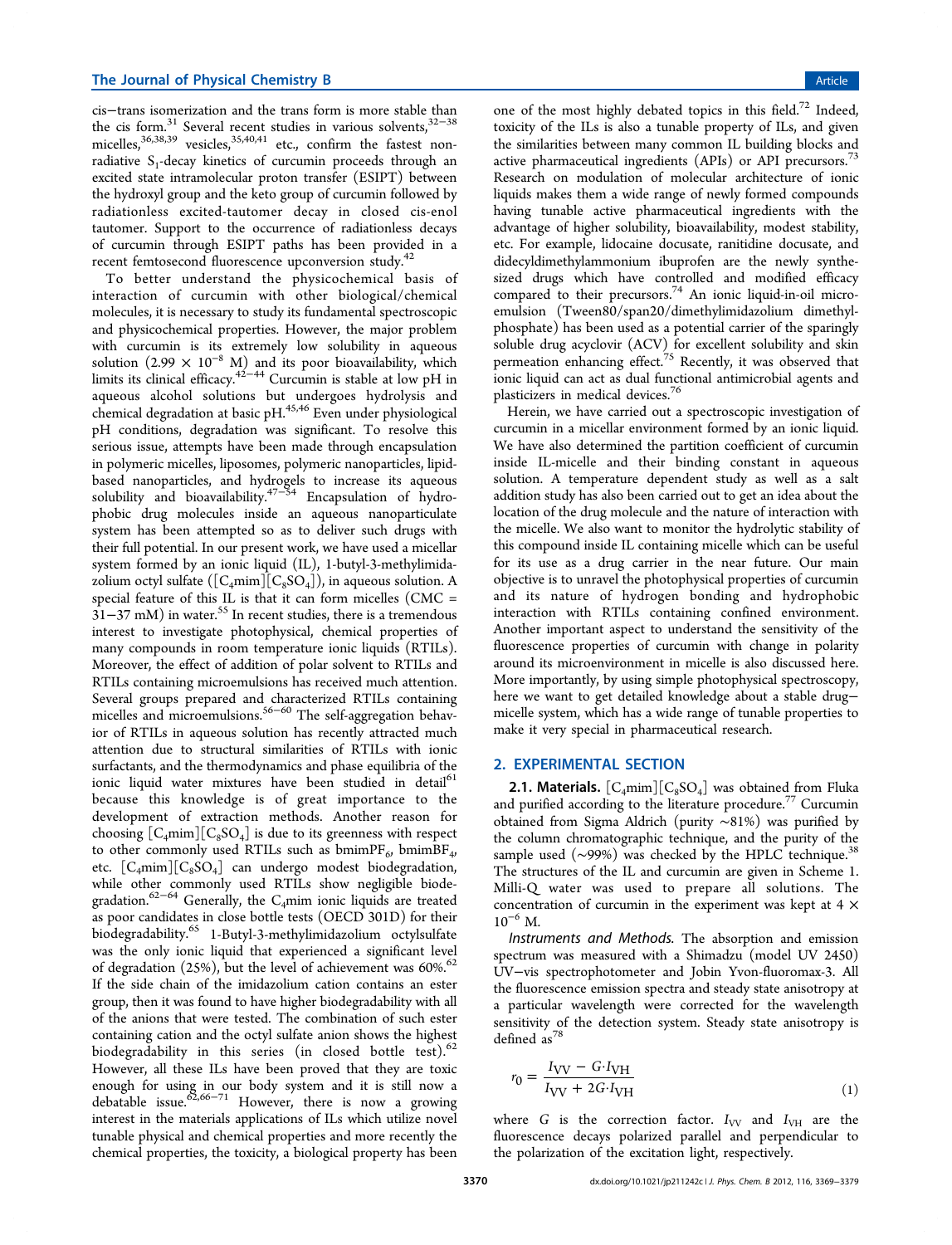Scheme 1. Structure of Curcumin and the Ionic Liquid



1-Butyl-3-methylimidazolium Octyl Sulfate (bmimOs)

Fluorescence lifetimes were obtained from a time-correlated single photon counting (TCSPC) spectrometer using nano-LED (IBH, U.K.) as the light source at 408 nm. The experimental setup for picosecond time correlated single photon counting  $(TCSPC)$  has been described elsewhere.<sup>7</sup> Briefly, the samples were excited at 408 nm using a picosecond laser diode (IBH, Nanoled), and the signals were collected at the magic angle (54.7°) using a Hamamatsu microchannel plate photomultiplier tube (3809U). The instrument response function of our setup is 90 ps.

The average fluorescence lifetimes for the decay curves were calculated from the decay times and the relative contribution of the components using the following equation<sup>78</sup>

$$
\tau_{AV} = \tau_1 a_1 + \tau_2 a_2 \tag{2}
$$

where  $\tau_1$  and  $\tau_2$  are the first and second components of decay time of curcumin and  $a_1$  and  $a_2$  are the corresponding relative weightage of these components.

We have calculated the quantum yield of curcumin with the following equation $78$ 

$$
\Phi_{\rm X} = \Phi_{\rm ST} \left( \frac{A_{\rm X}}{A_{\rm ST}} \right) \left( \frac{\text{Abs}_{\rm X}}{\text{Abs}_{\rm ST}} \right) \left( \frac{\eta_{\rm X}^2}{\eta_{\rm ST}^2} \right) \tag{3}
$$

where  $\Phi_{\text{X}}$  and  $\Phi_{\text{ST}}$  are the quantum yield of the experimental solution and standard solution taken.  $A_X$  and  $A_{ST}$  are the integrated area under the fluorescence curve, and  $\text{Abs}_{\text{X}}$  and Abs<sub>ST</sub> are the absorbances. Quinine sulfate in 0.1 N  $H_2SO_4$ solutions was taken as a standard solution.

For size measurement, we have done dynamic light scattering measurement using a Malvern NanoZS employing a 4 mW He–Ne laser ( $\lambda$  = 632.8 nm). Temperature was maintained by using a circulating temperature bath.

#### 3. RESULTS AND DISCUSSION

#### 3.1. Steady State Results.

3.1.1. Effect of IL Concentration.

3.1.1.a. UV-Fluorescence Results. Although curcumin is barely soluble in water, the solubility is considerably increased in the presence of a surfactant-like long chain ionic liquid containing aqueous solution. The presence of the micellar phase is the reason for this increment, and it indicates that the partition of curcumin to the micellar phase from the bulk water is large enough. Absorption and fluorescence spectra of curcumin have already been well characterized by different groups in different kinds of solvents and media.8,38,80−<sup>82</sup> Curcumin shows strong absorption bands at 426, 423, and 432 nm in TX-100, DTAB, and SDS micelles, respectively.<sup>83</sup> In our study, we have obtained a structured and intense peak at 431 nm with another peak at 350 nm in water, but it gradually blueshifted to 423 nm upon addition of IL (Figures 1 and 2 in the Supporting Information). Curcumin absorption is  $\pi-\pi^*$  type in nature, and gradual increment in absorbance is observed with addition of IL in aqueous solution. The presence of an additional peak at 350 nm and absence of any shoulder at 442 nm in pure water and the absence of the peak at 350 nm and presence of the shoulder peak at 442 nm after addition of the IL suggests that curcumin is present in a vastly different environment in the presence of IL in water. Close inspection of the UV spectra shows that it is very similar to the UV spectra that were observed inside TX-100 and DTAB micelle and in methanol and DMSO.<sup>84</sup> However, such a shoulder in the absorption peak is absent for SDS micelle and such observation was explained by the presence of strong interaction of water with curcumin located in the Stern layer. This information helps us to consider that in our case curcumin is located far inside from the hydrodynamic shear surface of the micelle.

Similar to absorption spectra, a large blue-shift of 30 nm is obtained for fluorescence spectra upon addition of the ionic liquid up to 60 mM (Figure 1).

Measurement of the fluorescence Stokes shift of a probe molecule is a very useful technique to measure reorganization of the probe's local environment. Because of changes in the chromophore's properties (charge distribution, polarizability, size, etc.), the excited-state energy minimizes at a different value



Figure 1. Fluorescence spectra of curcumin (left) with change in [bmimOs] and (right) with change in [NaCl]. Plots of variation of emission intensity and emission maxima of curcumin are given in the inset.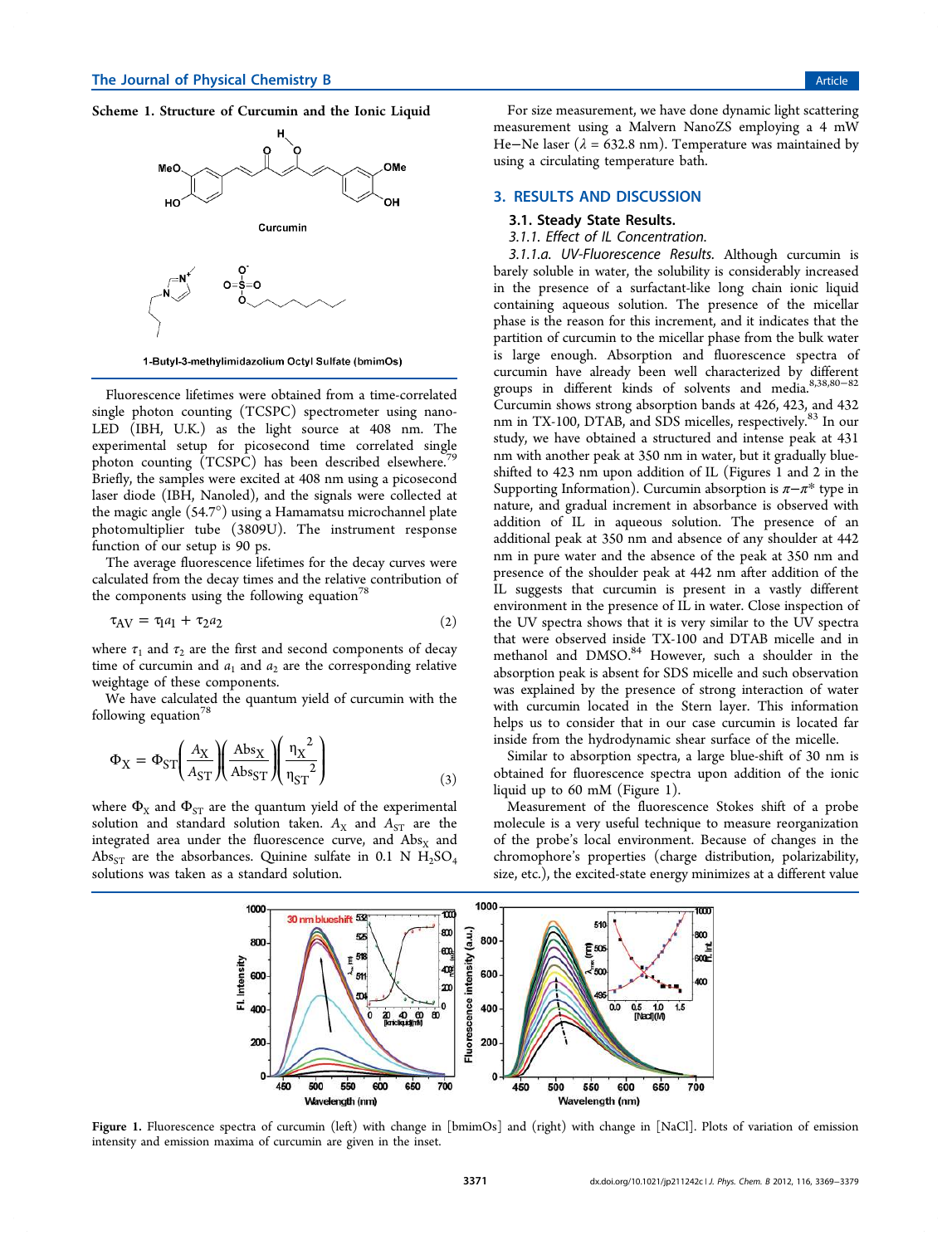of the reorganization coordinate compared to the ground state. Absorption occurs from molecules equilibrated to a distribution about the ground-state minimum. If there is no environmental relaxation, the fluorescence occurs at the same frequency as the absorption, and there is no Stokes shift. If the environment relaxes completely, the fluorescence is red-shifted, and the full equilibrium Stokes shift is observed. Moreover, Stokes shifts are highly sensitive to local motions, weakly sensitive to collective internal motions, and completely insensitive to overall tumbling. Herein, the absorption and emission spectra of curcumin show a Stokes shift of 4716 cm<sup>−</sup><sup>1</sup> and it is shifted to 3423 cm<sup>−</sup><sup>1</sup> in 60.8 mM IL-micellar solution (Table 1).

Table 1. Stokes Shift and  $E_T(30)$  Values of the Curcumin– bmimOs System

| curcumin in                | $E_T(30)$ | Stokes shift $(cm-1)$ |
|----------------------------|-----------|-----------------------|
| 7.6 mM bmimOs              | 49.34     | 4427                  |
| $15.2 \text{ }\mathrm{mM}$ | 48.44     | 4242                  |
| $22.8 \text{ mM}$          | 47.65     | 4053                  |
| $30.4$ mM                  | 47.02     | 3938                  |
| 38.0 mM                    | 46.52     | 3815                  |
| $45.6 \text{ }\mathrm{mM}$ | 45.95     | 3703                  |
| $53.2 \text{ mM}$          | 45.39     | 3584                  |
| $60.8 \, \text{mM}$        | 44.87     | 3452                  |
|                            |           |                       |

Emission maxima of curcumin inside TX-100 and DTAB micelle<sup>83</sup> are at ~500 nm which is very close to that in our system. Similar values of Stokes shift of curcumin were found for TX-100, DTAB micelle, $^{83}$  and also in the presence of  $HSA^{85}$ compared to our system. It was reported that curcumin is strongly bound in the hydrophobic pocket in the proteins and situated inside the palisade layer of TX-100,  $DT\overline{AB}^{83}$  micelle. Accordingly, it can be guessed that the microenvironment around curcumin inside IL-micelle is hydrophobic in nature. Upon gradual addition of IL, the emission maximum of curcumin is blue-shifted with steep increment as the polarity around curcumin molecule is continuously changed. Moreover, spectral widths of fluorescence spectra also decrease considerably with increase in IL-concentration. This absorption and emission behavior of curcumin suggests that the  $S_1$  state has large intramolecular charge transfer character inside the ILmicellar aqueous solution. We got an apparent idea about the polarity of the micellar environment by using a plot of Stokes shift versus  $E_T(30)$  of a series of alcohols (C<sub>n</sub>OH, where  $n = 1$ , 2, 3, 4, 5, 6, 8) as a reference scale (Figure 2a). Increment in

fluorescence intensity with decrease in  $E_T(30)$  upon addition of IL clearly proves that curcumin undergoes a favorable transfer from water-rich region to more hydrophobic region of the micelle, and a linear plot of Stokes shift with the solvent polarity parameter  $E_T(30)$  values of the surroundings of curcumin proves the presence of strong hydrogen bonding interaction present in this IL micelle−curcumin system (Table 1, Figure 2b). Strong blue shift in emission spectra with considerable increase in quantum yield (0.051) in the IL micellar phase clearly indicates that the polarity around the drug is less than that in the bulk water phase. This can be explained by the fact that weaker H-bonding interaction in an environment having lower  $E_T(30)$  reduces the efficiency of the nonradiative deactivation process. Increment in lifetime is also observed with a decrease in  $E_T(30)$  value which is discussed in a forthcoming section.

3.1.1.b. Determination of Partition Coefficient. To establish curcumin and the IL-micelle as a potential drug loaded system, one should have the quantitative idea of penetration of the drug into the micellar system when normally dissolved in a solvent. Strong support of the existence of curcumin inside micelle was confirmed by determination of the partition coefficient. By using fluorescence data in eq 4, one can get the quantitative estimation of the extent of penetration of curcumin and also a qualitative idea about the interaction of curcumin with the surfactant-like IL.<sup>86−88</sup>

$$
\frac{(I_{\infty} - I_0)}{(I_t - I_0)} = 1 + \frac{[water]}{K_p} \times \frac{1}{[surface]} \tag{4}
$$

where  $I_{\infty}$ ,  $I_{\nu}$  and  $I_0$  are the fluorescence intensities of curcumin at saturated IL concentration, an intermediate IL concentration, and in the absence of IL, respectively.  $K_p$  is the partition coefficient of curcumin to the micellar phase from the bulk water. From the slope of the  $(I_{\infty} - I_0)/(I_t - I_0)$  vs [surfactant]<sup>-1</sup> plot, we got the value of  $K_p = 8.59 \times 10^3$ which is quite large for such a newly studied system (Figure 3). Such considerable partitioning of the drug inside IL micelle indicates the favorable interaction between the drug and the micelles leading to a stable system.

3.1.1.c. Determination of Steady State Anisotropy (r $_0$ ). Moreover, we found another way to monitor the transfer of curcumin by measuring its degree of rotation which is the reflection of restriction imposed by the surfactant assembly. From a systematic observation of the change in steady state anisotropy with addition of surfactant, one can get fruitful information about the microenvironment around the probe



Figure 2. (a) Plot of Stokes shift vs  $E_T(30)$  of a series of alcohols (C<sub>n</sub>OH, where  $n = 1, 2, 3, 4, 5, 6, 8$ ). (b) Plot of Stokes shift vs  $E_T(30)$  of the surrounding environment of curcumin at different concentrations of IL.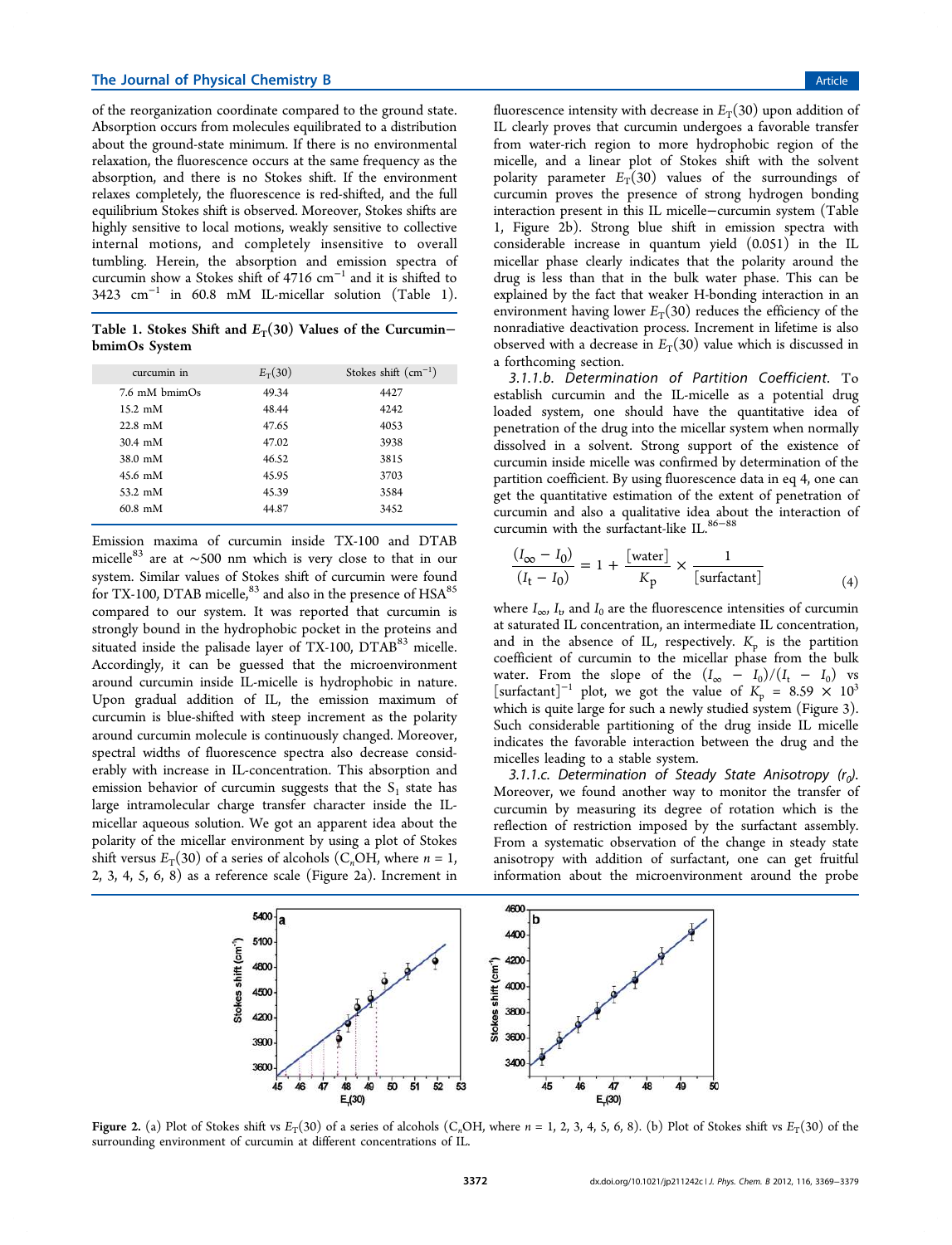

Figure 3. Plot of  $(I_{\infty} - I_0)/(I_t - I_0)$  vs [bmimOs]<sup>-1</sup> for partition coefficient determination.

molecule.78,89−<sup>92</sup> Steady state anisotropy is thus a direct proof of the firmness of the drug moiety, and we got gradual increment in anisotropy  $(r_0)$  upon addition of IL followed by a plateau at higher concentration by using eq 1. Around the CMC, there is an inflection indicating the change in microenvironment sensed by the drug molecule inside the micelle. A higher value of anisotropy (Figure 4) above the



Figure 4. Steady state anisotropy vs concentration of bmimOs.

critical micellar concentration (CMC) implies that the drug molecule is rigidly held inside the micellar region. Gradual increase in anisotropy reflects gradual increase in rigidity of the drug inside micelle, which in turn means that the drug is going to a more and more restricted region inside the micelle. This fact was corroborated by a huge blue shift in the steady state emission spectra.

3.1.1.d. Determination of Binding Constant  $(K_b)$ . The organized micellar media can serve to protect the compound from external perturbations in solution; also, entrapment within the micellar cavity may result in appreciable modulation in rates of various physical and/or chemical processes. To what extent it can serve as a quite good carrier of any compound, one should know the stability or the binding constant of that compound with the surfactant in solution. Quantitative estimation of binding ability between curcumin and the IL micelles in water was determined by the method as described by Almgren et al. $93$  This method can be described by the following equation

$$
\frac{(I_{\infty} - I_0)}{(I_t - I_0)} = 1 + \frac{1}{K_b[M]}
$$
\n(5)

where  $I_0$ ,  $I_t$  and  $I_\infty$  are the emission intensities of curcumin in the absence of IL, at an intermediate concentration of IL, and at a condition of saturation, respectively, and  $K<sub>b</sub>$  is the binding constant with the micellar system when  $[M]$  is described by the following way

$$
[M] = \frac{[S] - CMC}{N_{agg}}
$$
\n(6)

in which  $[S]$  is the IL-surfactant concentration and  $N_{\text{age}}$  is the aggregation number of the micellar system. Variation in  $(I_{\infty}$  –  $I_0$ )/( $I_t - I_0$ ) vs  $[M]^{-1}$  gives a linear plot from which we have easily determined the binding constant. From Figure 5, we have



Figure 5. Plot of  $(I_{\infty} - I_0)/(I_t - I_0)$  vs [bmimOs]<sup>-1</sup> for binding constant determination.

obtained a value of 2.08  $\times$  10<sup>4</sup> M<sup>-1</sup> for the binding constant which is large enough and support for a favorable interactive system. Such high value of binding constant can be attributed to some specific type of interactions such as strong van der Waals interaction between the hydrophobic octyl chain of the IL and two phenyl moieties of curcumin or maybe  $\pi$ -stacking between the aromatic headgroups of the micelle and the two phenyl moieties of curcumin. The pH of our micellar solution is 6.88 in which curcumin is in neutral form, which means the participation of the hydroxyl group of the two phenyl moiety as a H-bonding site cannot be ruled out.

3.1.2. Effect of Salt. A monotonic increase in emission spectra is observed for NaCl addition to the micellar solution (Figure 1). During salt addition, curcumin undergoes considerable blue-shift from 512 to 496 nm but very negligible shift is observed in absorption spectra. This clearly indicates that the presence of salt has no effect on ground state but a profound effect on excited state phenomenon; i.e., ESIPT of curcumin is largely influenced by the addition of a high molar concentration of salt. It is quite expected because salts are known as a good candidate for H-bond breaking and H-bond making substances. The presence of NaCl facilitates the formation of intermolecular H-bonding and slows down the ESIPT process. It was reported that  $\overline{b}$  mim<sup>+</sup> and Os<sup>-</sup> show strong H-bonding interaction and addition of salt affect their network.<sup>94</sup> As a consequence, a new network of H-bonding can be formed between salt and surfactant. Moreover, in the absence of strong H-bonding between surfactant cation and anion, the chance of formation of intermolecular H-bonding between curcumin and surfactant anion also cannot be ruled out.

We have successfully determined the CMC of the ILsurfactant by using curcumin fluorescence in the presence of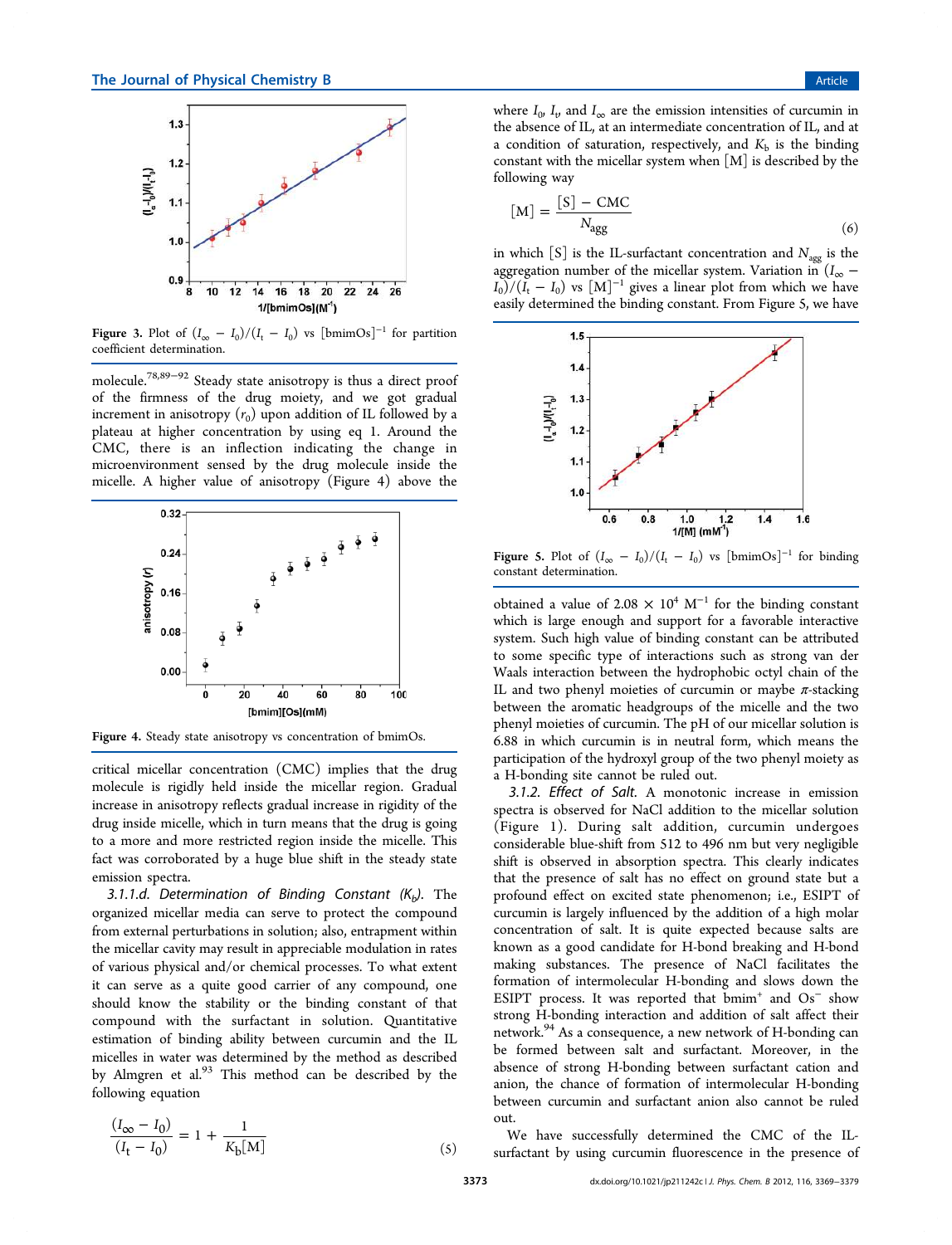different salt concentrations, and it was found that the CMC is drastically decreased in the presence of a high concentration of NaCl (Figure 6). The CMC is lowered to 21 mM from 34 mM



Figure 6. Plot of fluorescence intensity vs [bmimOs] at different salt concentrations (differential plots are given in the inset).

in the presence of 1.5 M NaCl, which means that the micellar transition of curcumin is more favorable and more stable in the presence of salt. Now the reason behind the monotonic increase in fluorescence spectra of curcumin with the help of the aggregation behavior of bmimOs molecules in the presence of various amounts of salt can be clearly understandable. We have used pyrene quenching study by cetylpyridinium chloride (CPC) in the absence as well as in the presence of NaCl and determined the aggregation number of bmimOs micelle by using the following equation<sup>9</sup>

$$
\ln \frac{I_0}{I_Q} = \langle n \rangle = \left[ \text{quencher} \right] \left\{ \frac{N_{agg}}{\left[ \text{bminOs} \right] - \left[ \text{cmc} \right]} \right\} \tag{7}
$$

where  $I_0$  and  $I_{\mathrm{Q}}$  are the fluorescence intensities of pyrene in the absence of cytlpyridinium chloride (CPC),  $\langle n \rangle$  is the mean occupancy number of the quencher molecule and in the presence of CPC, respectively,  $N_{\text{agg}}$  is the aggregation number, and CMC is the critical micellar concentration of bmimOs micelles. By using the slope of the straight line obtained from the plot of  $ln(I_0/I_0)$  vs [CPC] (Figure 3, Supporting Information), we have calculated the aggregation number or bmimOs micelle at different salt concentrations. The aggregation numbers of bmimOs micelle are 39, 54, and 84 in the presence of 0.0, 1.0, and 1.5 M NaCl, whereas CMC values are 34, 30, and 21 mM, respectively. The overall result of change in CMC and aggregation is an increase in the number of bmimOs micelle in the solution (using eq 6) from 0.15 to 0.22 mM. Moreover, the size of the micelle is also getting increased in the presence of salt and it was obtained by using dynamic light scattering study (DLS). The size of the micelle changes from 2.0 to 5.00 nm almost 3-fold after addition of salt up to 1.5 M NaCl. As a result, the number of curcumin molecules partitioned to the micelles is also increased. We have also checked the nature of binding in the presence of salt, and a high binding constant  $(6.98 \times 10^{4} \text{ M}^{-1})$  was found at a concentration above the CMC in the presence of 1 M NaCl. We have also monitored the absorption spectra of curcumin inside IL-micelle in the presence of 1 M NaCl with a certain time interval, and we found that the drug is stable enough inside the micellar environment, as depicted in Figure 7. In the presence of salt, the rate of degradation of the curcumin−



Figure 7. Absorption spectra of curcumin in the presence of 1 M salt with a gradual time interval. Variation of absorbance with time is given in the inset.

micelle system is 0.399%/h, which is quite low compared to that in absence of salt, 1.22%. The higher stability of curcumin inside bmimOs micelle in the presence of salt concentration suggests the usefulness of this drug−micellar system.

3.1.3. Effect of Temperature. Upon an increase in temperature, the fluorescence intensity of curcumin decreases sharply, as shown in Figure 9 (inset). The nature of interaction between curcumin and IL surfactant was characterized by measuring the change in thermodynamic parameters with temperature. We have increased the temperature form 10 to 60  $\rm{^{\circ}C}$  at a constant IL concentration (35 mM). Binding constant  $(K<sub>b</sub>)$  values are decreasing with an increase in temperature, and we have determined the change in enthalpy (Δ*H*) and change in entropy  $(\Delta S)$  by plotting ln  $K_b$  vs  $1/T$  (Figure 8) using the



Figure 8. van't Hoff plot of curcumin in bmimOs micelle at different temperatures.

van't Hoff equation [ln  $K_b = \left(-\Delta H/R\right)/T + \Delta S/R$ ]. Change in Gibbs free energy was calculated by using the following equation:  $\Delta G = -RT \ln K_b$ , where *R* is the universal gas constant and *T* is the absolute temperature (Table 2). The calculated binding enthalpy and entropy are  $\Delta H$  (kcal/mol) =  $-10.17$  and  $\Delta S$  (cal/mol) =  $-13.72$  over this temperature range. From Table 2, we can see that the value of change in enthalpy is greater than the total free energy change during this interaction. Similar negative values of thermodynamic parameters were noticed for curcumin-lipid<sup>35,40</sup> and curcumin-HSA<sup>85</sup> interactions in which it was concluded that the binding is enthalpy driven and binding is guided by both H-bonding and hydrophobic interactions. In our study, the binding enthalpy  $(-\Delta H)$  value for transfer or binding of curcumin to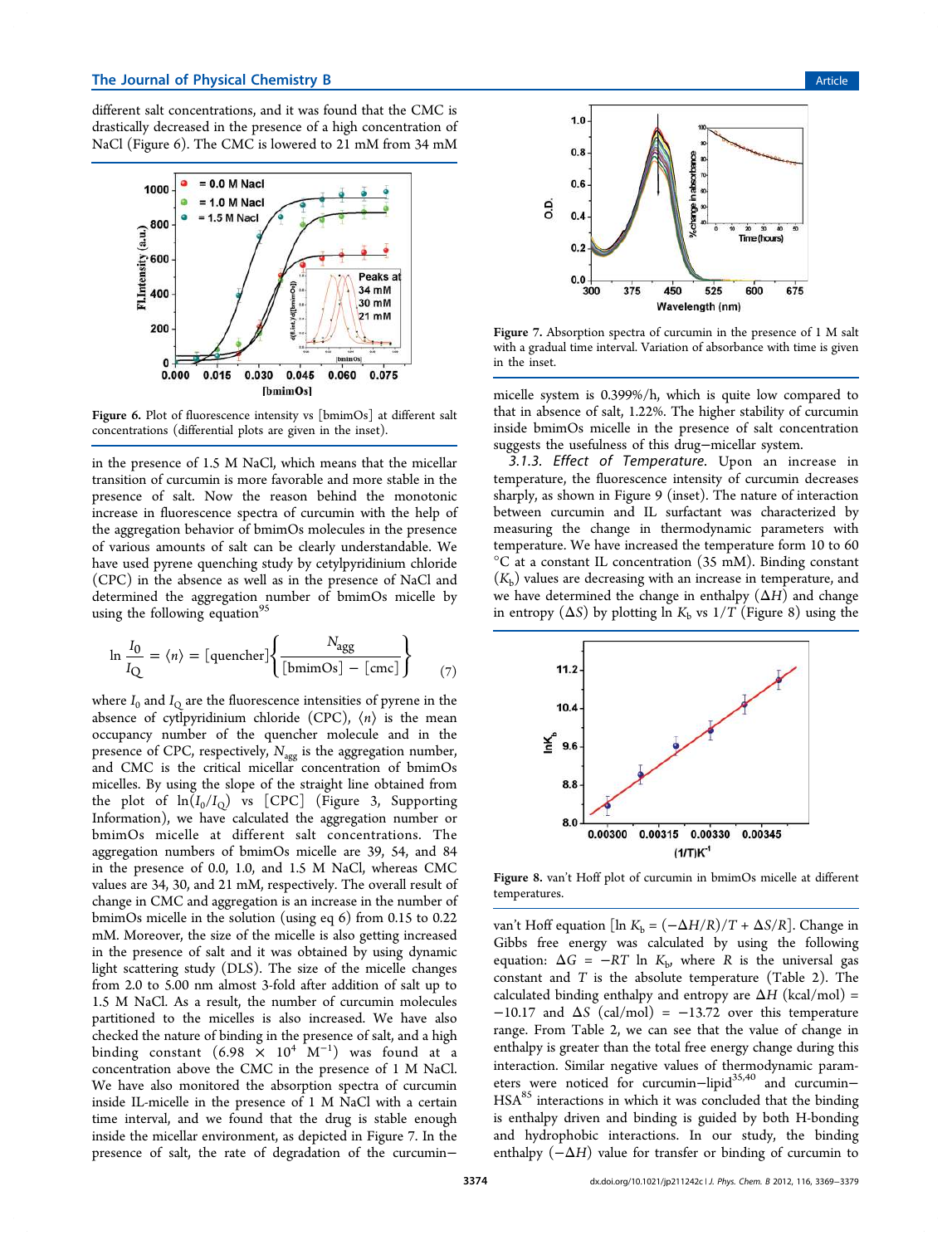Table 2. Change in Binding Constant and Free Energy  $(\Delta G)$ at Different Temperatures'

| temperature $(35.0 \text{ mM})$<br>bminOs)                                   | $K_{\rm b}/10^4$<br>$(M^{-1})$ | $\ln K_h$ | $-\Delta G$<br>(kcal/mol) |  |  |  |
|------------------------------------------------------------------------------|--------------------------------|-----------|---------------------------|--|--|--|
| 283 K                                                                        | 5.97                           | 10.99     | 6.29                      |  |  |  |
| 293 K                                                                        | 3.58                           | 10.49     | 6.15                      |  |  |  |
| 303 K                                                                        | 2.08                           | 9.94      | 6.01                      |  |  |  |
| 313 K                                                                        | 1.35                           | 9.51      | 5.88                      |  |  |  |
| 323 K                                                                        | 0.83                           | 9.02      | 5.76                      |  |  |  |
| 333 K                                                                        | 0.42                           | 8.37      | 5.60                      |  |  |  |
| ${}^a\Delta H$ (kcal/mol) = -10.17 and $\Delta S$ (cal/mol) = -13.72 in this |                                |           |                           |  |  |  |
| temperature range.                                                           |                                |           |                           |  |  |  |

micelle from water is distinctly negative and larger than the total free energy change  $(-\Delta G)$ , indicating the binding interaction is an enthalpy driven process which is governed by H-bonding interaction between the keto−enol group of curcumin and the negative group of the surfactant as well as hydrophobic interaction between aromatic rings of curcumin and the long alkyl chain of IL.

#### 4. TIME-RESOLVED RESULTS

The change in fluorescence lifetime helps to get a clear idea about the modulation of photophysical properties such as radiative and nonradiative deactivation channels brought about by encapsulation of the probe molecule. Unlike the steady state fluorescence measurements, there are not many reports on the fluorescence lifetimes of curcumin. The competing nonradiative processes shortened the fluorescence lifetimes considerably. The fluorescence decay profiles, obtained from time correlated single photon counting (TCSPC) studies, in most of the organic solvents showed a multiexponential fit, and the fluorescence lifetime values as well as their relative amplitudes varied significantly with the nature of the solvent.<sup>38,80,96</sub><sup>±98</sup> Due</sup> to the complex nature, in most of the studies, average fluorescence lifetimes  $(\tau_{AV})$  were only compared where  $\tau_{AV}$ can be expressed by eq 2.

All the studies were focused on excited-state intramolecular hydrogen atom transfer (ESIPT) of curcumin because this phenomenon has been associated with the medicinal properties of other pigment molecules. It was reported that the fluorescence lifetime of curcumin in methanol has a dominant component with a time constant of roughly 130 ps. $38,80$  This decay component, however, was assigned to different molecular processes, i.e., solvation<sup>80</sup> and  $ESIPT<sup>38</sup>$  in the two studies. Recently, it was observed that ESIPT occurs with a time scale of approximately 100 ps. Furthermore, the similarity between the time scale of ESIPT and the measured fluorescence lifetime

indicates that ESIPT is a major photophysical process in the deactivation of the excited state. In our work, we have also given attention to the average lifetime of curcumin, giving thrust only to the proton transfer mechanism. The lifetime of curcumin was detected at different concentrations of IL and was found gradual increment from 103 to 158 ps (Table 3). There was also an increment upon gradual addition of NaCl to the micellar solution (Table 4). Similar to steady-state, timeresolved decay also shows a decrement in lifetime with increase in temperature (Table 5). The decays in all cases were biexponential in nature, and we got considerable change in lifetime, which confirms the modulations of photophysical character of curcumin when encapsulated inside IL-micelle. Previously, many studies have shown that the ESIPT rate of curcumin can be modulated in the presence of a surfactant assembly<sup>83,38,99</sup> and it was found that the curcumin lifetime is shortened mainly due to its fast ESIPT process. Moreover, it was also concluded in those works that intermolecular Hbonding occurs between curcumin and water inside micellar layers, and curcumin and surfactant. In our study, we have obtained quite similar values of time constants that were obtained for TX-100 micelle. For TX-100 micelle, it was concluded that the presence of strong intermolecular Hbonding between oxygen of the C−O bonds in TX-100 and curcumin slows down the intramolecular proton transfer rate within the keto−enol group. Methanol, ethanol like protic polar solvents also provide a similar environment by forming an intermolecular H-bond with the keto−enol group of curcumin, and retardation of intramolecular proton transfer makes the lifetime longer compared to nonpolar solvent like cyclohexane. Longer time constants of curcumin inside IL-micelles also suggest that there is a strong perturbation in the intramolecular H-bond in between the keto−enol group by forming strong intermolecular H-bonding with the anion of the IL. Moreover, it was reported that DMSO, DMF like H-bond accepting solvents show a much lower lifetime (155−175 ps) than that of ethyl acetate, benzonitrile, and glycerol triacetate like aprotic polar solvents (230−250 ps). In latter solvents, dipole−dipole interaction perturbed the intramolecular H-bond, but the in case of the former solvents, existence of multiple intermolecular H-bonds between the keto−enol group and two phenolic OH groups of curcumin and the surfactant headgroups is possible. The present study shows the lifetime of curcumin is very close (110−180 ps) to that of DMSO, DMF, and it implies that formation of multiple intermolecular H-bonds induces significant nonradiative deactivation through hydrogen stretching vibrations.

Table 3. Fluorescence Lifetime, Quantum Yield, Non-Radiative Rate and Radiative Rate Constants of Curcumin in bmimOs Micelle at Different Concentrations

| curcumin in                     | $\tau_1$ /ps $(a_1)$ | $\tau_2$ /ps $(a_2)$ | $\tau_{\rm AVERAGE}$ /ps | quantum yield $(\Phi_{x})$ | $K_{\rm nr}$ $(s^{-1})/10^9$ | $K_{\rm r}$ $(s^{-1})/10^8$ |
|---------------------------------|----------------------|----------------------|--------------------------|----------------------------|------------------------------|-----------------------------|
| $0.0 \text{ mM}\ \text{bminOs}$ |                      |                      |                          |                            |                              |                             |
| $7.6 \text{ }\mathrm{mM}$       | 61(0.73)             | 215(0.27)            | 103                      | 0.0118                     | 9.59                         | 1.10                        |
| 15.2 mM                         | 79 (0.79)            | 224(0.21)            | 110                      | 0.0178                     | 8.92                         | 1.62                        |
| $22.8$ mM                       | 89(0.82)             | 238(0.18)            | 115                      | 0.0255                     | 8.47                         | 2.21                        |
| $30.4 \text{ mM}$               | 94(0.84)             | 260(0.16)            | 124                      | 0.0345                     | 7.79                         | 2.77                        |
| $38.0$ mM                       | 104(0.86)            | 290(0.14)            | 130                      | 0.0398                     | 7.39                         | 2.98                        |
| 45.6 mM                         | 118 (0.87)           | 298(0.13)            | 141                      | 0.0435                     | 6.78                         | 3.08                        |
| 53.2 mM                         | 126(0.88)            | 305(0.12)            | 148                      | 0.0461                     | 6.44                         | 3.11                        |
| $60.8$ mM                       | 138 (0.89)           | 318(0.11)            | 158                      | 0.0507                     | 5.93                         | 3.20                        |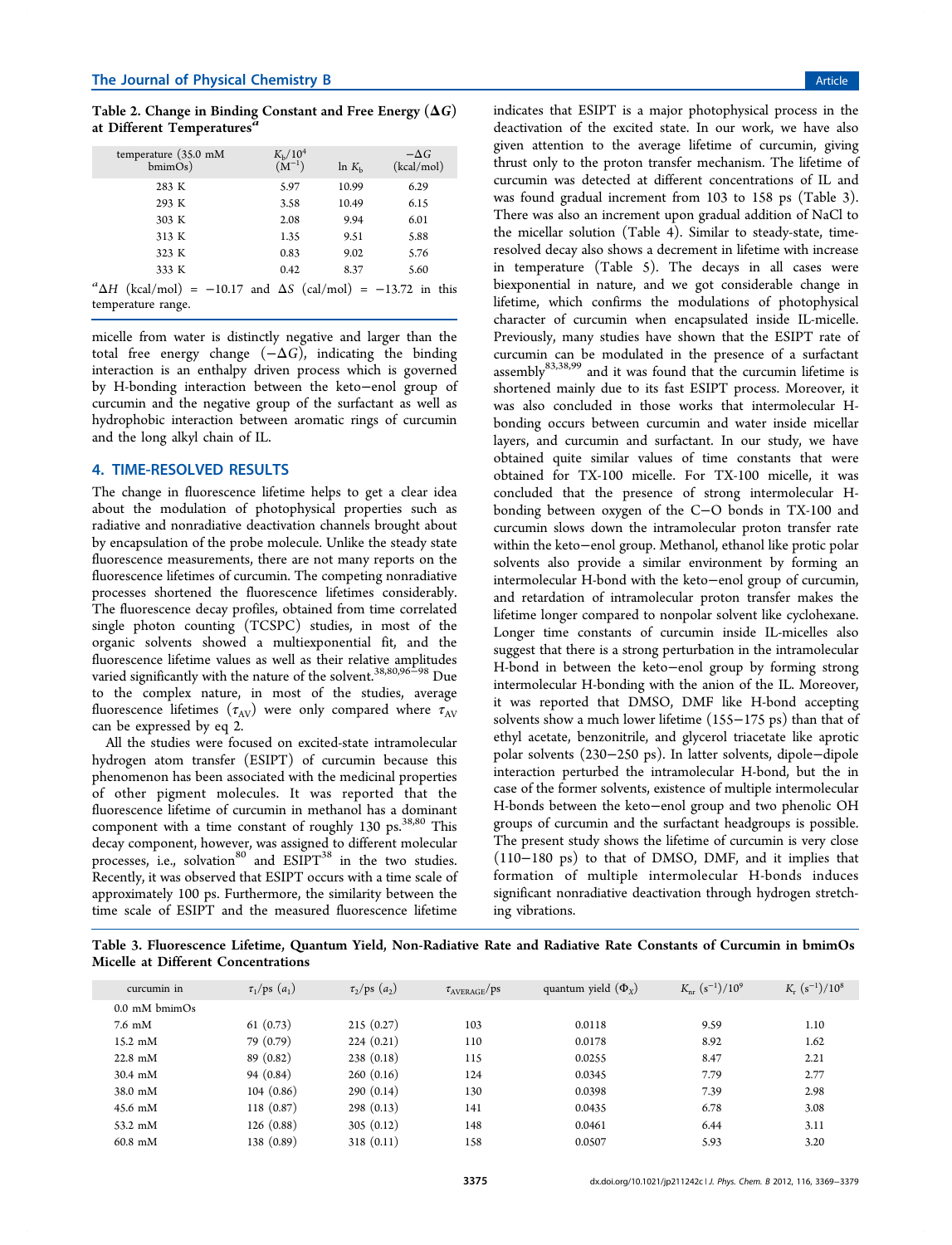| curcumin in $35.0$ mM bmimOs | $\tau_1$ /ps $(a_1)$ | $\tau_2$ /ps $(a_2)$ | $\tau_{\rm AVERAGE}$ /ps | quantum yield $(\Phi_{x})$ | $K_{\rm nr}$ $(s^{-1})/10^9$ | $K_{\rm r}$ $(s^{-1})/10^8$ |
|------------------------------|----------------------|----------------------|--------------------------|----------------------------|------------------------------|-----------------------------|
| 0.0 M                        | 76(0.60)             | 193(0.40)            | 123                      | 0.034                      | 7.85                         | 2.76                        |
| $0.13 \text{ M}$             | 96(0.65)             | 195(0.35)            | 130                      | 0.038                      | 7.40                         | 2.92                        |
| 0.39 <sub>M</sub>            | 111(0.68)            | 196(0.32)            | 137                      | 0.041                      | 7.00                         | 2.99                        |
| $0.64$ M                     | 124(0.73)            | 199(0.27)            | 145                      | 0.048                      | 6.57                         | 3.31                        |
| 0.89 <sub>M</sub>            | 136(0.76)            | 200(0.24)            | 152                      | 0.053                      | 6.23                         | 3.49                        |
| $1.02 \text{ M}$             | 147(0.80)            | 199(0.20)            | 158                      | 0.058                      | 5.96                         | 3.67                        |
| 1.15 M                       | 161(0.82)            | 205(0.18)            | 169                      | 0.063                      | 5.55                         | 3.72                        |
| $1.28$ M                     | 171(0.85)            | 212(0.15)            | 178                      | 0.067                      | 5.24                         | 3.76                        |
| 1.408 M                      | 178 (0.86)           | 218(0.14)            | 184                      | 0.073                      | 5.03                         | 3.96                        |
|                              |                      |                      |                          |                            |                              |                             |

Table 4. Fluorescence Lifetime, Quantum Yield, Non-Radiative Rate and Radiative Rate Constants of Curcumin in bmimOs Micelle at Different Salt Concentrations

Table 5. Fluorescence Lifetime, Quantum Yield, Non-Radiative Rate and Radiative Rate Constants of Curcumin in bmimOs Micelle at Different Temperatures

| temperature $(35.0 \text{ mM bminOs})$ | $\tau_1$ /ps $(a_1)$ | $\tau_2$ /ps $(a_2)$ | $\tau_{\text{AVERAGE}}/ps$ | quantum yield $(\Phi_{x})$ | $K_{\rm nr}$ $(s^{-1})/10^9$ | $K_r (s^{-1})/10^8$ |
|----------------------------------------|----------------------|----------------------|----------------------------|----------------------------|------------------------------|---------------------|
| 283 K                                  | 120(0.67)            | 260(0.33)            | 166                        | 0.051                      | 5.71                         | 3.07                |
| 293 K                                  | 111(0.72)            | 230(0.28)            | 140                        | 0.041                      | 6.85                         | 2.92                |
| 303 K                                  | 83 (0.87)            | 209(0.23)            | 120                        | 0.035                      | 8.04                         | 2.91                |
| 313 K                                  | 78 (0.85)            | 254(0.15)            | 105                        | 0.028                      | 9.26                         | 2.67                |
| 323 K                                  | 70(0.88)             | 272(0.12)            | 94                         | 0.020                      | 10.40                        | 2.12                |
| 333 K                                  | 65(0.92)             | 268(0.08)            | 82                         | 0.010                      | 12.04                        | 1.22                |



Figure 9. Time-resolved decay plot of curcumin (left) with change in NaCl concentration, (middle) with change in concentration, and (right) with change in temperature.

In analogy to literature reports of modulations of excited state photophysics of the curcumin in constrained environments of proteins, micelles, and cyclodextrin, the increase of lifetime associated with increasing IL concentration (Figure 9) seems attributable to diminution of nonradiative decay channels through reduction of rotational/vibrational degrees of freedom resulting from its encapsulated state inside micellar environments. To further construe the modulations in excited state behavior of curcumin, we have calculated the radiative  $(k_{\rm r})$  and nonradiative (*k*nr) decay rate constants using the following two equations:

$$
k_{\rm r} = \frac{\Phi_{\rm F}}{\tau_{\rm AV}} \qquad \frac{1}{\tau_{\rm AV}} = k_{\rm r} + k_{\rm nr}
$$

where  $k_{\rm r}$  and  $k_{\rm nr}$  are the radiative and nonradiative rate constants, respectively, and  $\phi_{\mathrm{F}}$  is the fluorescence quantum yield of curcumin. From Table 1, we can see reduction in the nonradiative decay path accompanied by increment in the radiative decay path for encapsulated curcumin upon gradual addition of IL (Figure 10). Similar results were also observed in the case of salt addition to micellar solution. The nonradiative rate constant of curcumin is highest in cyclohexane  $(1.5 \times 10^{10}$ 



Figure 10. Variation of nonradiative rate constant (black points) and variation of quantum yield (blue points) with polarity of the medium in  $E_T(30)$  scale in IL-micelle.

 $s^{-1}$ ) which is larger than the value observed inside our system. However, in strong hydrogen−bond donating/accepting solvent like methanol, DMF, and DMSO,<sup>36,38</sup> the nonradiative rate constants are quite close to each other and also similar to *k*nr inside IL−micelle, indicating our previous supposition that the excited state of curcumin is perturbed by the presence of intermolecular H-bonding interaction between IL-micelle and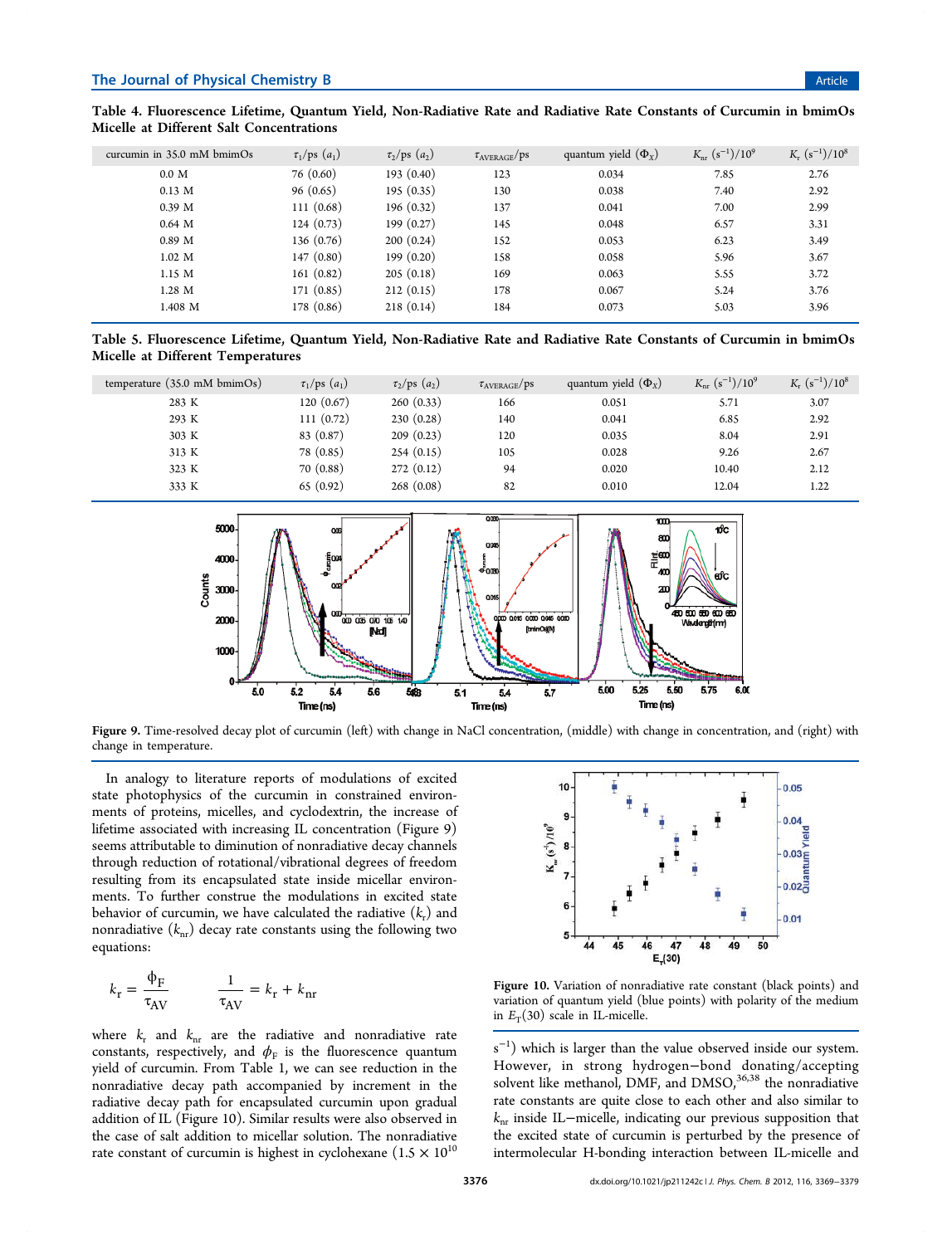#### The Journal of Physical Chemistry B Article 6 and the Second Second Second Second Second Second Second Second Second Second Second Second Second Second Second Second Second Second Second Second Second Second Second Second

curcumin. In other words, this fact established that the excited state proton transfer is the main photophysical process for the nonradiative deactivation of the excited curcumin molecule.

In summary, we have successfully observed the modulation of the photophysical properties of curcumin inside an ILmicelle, a promising drug delivery system under various conditions, and also obtained useful information about the stability of this drug−micelle system. A high value of partition coefficient as well as binding constant of curcumin from water to micellar phase confirms the preferential location of the drug inside the micelle. Considerable increase in anisotropy value with increase in IL concentration supports the encapsulation of the drug. In our study, we have used curcumin for a special job to determine the CMC of the IL in water by using its very sensitive fluorescence properties with change in polarity around its microenvironment and we have successfully determined the value of the CMC of the IL in the absence of salt and in the presence of salt. Considerable blue-shift in absorption spectra as well as in emission spectra having a structural change points toward the existence of a strong H-bonding environment. Remarkable enhancement in steady state fluorescence intensity inside IL micelle seems to be the manifestation of the effect of perturbation of intramolecular H-bond in a microenvironment having reduced polarity compared to bulk water. A longer lifetime inside IL-micelle in the absence or presence of salt also supports the formation of an intermolecular H-bond between the keto−enol group of curcumin and the surfactant headgroup. The salt effect and temperature effect also give the idea about the mechanism and nature of interaction which is attributed mainly to hydrogen bond as well as hydrophobic interaction. A higher negative value of binding enthalpy proves the process is mostly enthalpy driven. Significant depletion of nonradiative decay channels of curcumin inside IL-micelle matches very well with other examined confined systems like surfactant micelle, $^{83,100}$  membrane, $^{35,40}$  proteins, $^{85}$  cyclodex- $\text{trin,}^{101,102}$  supramolecular assembly, $^{103}$  etc., and provides a huge area of possibility of curcumin-IL system to be studied as a successful drug carrier vehicle.

#### ■ CONCLUSION

We have presented detailed information about the modulation of the photophysical properties of a potent ESIPT molecule, namely, curcumin, upon interaction with surfactant-like ionic liquid, bmimOs, a new class of surfactant in aqueous solution. In particular, the remarkable enhancement in fluorescence spectra with a distinct blue-shift along with considerable change in time-resolved spectra dictates the sensitivity of the interaction of curcumin with the IL-micelle. By using this very property, we have successfully calculated the CMC of the IL in water. Higher encapsulation efficiency was also determined along with an enthalpy guided favorable binding interaction in the presence of salt and in the absence of salt. A very low value of the hydrolytic degradation rate of curcumin encapsulated inside micelle makes it a smart nanocompartment to handle it with ease. Our study opens a promising area of research that can provide a wide range of designed nanocompartments having tunable properties only by changing the cation or the anion which helps to monitor some specific interaction present within that system.

### ■ ASSOCIATED CONTENT

#### **6** Supporting Information

Absorption spectra of curcumin inside IL−micelle upon addition of IL and salt. This material is available free of charge via the Internet at http://pubs.acs.org.

#### ■ AUTHOR INFORMATION

#### Corresponding Author

\*E-mail: nilmoni@chem.iitkgp.ernet.in. Fax: 91-3222-255303. Notes

The authors declare no competing financial interest.

#### ■ ACKNOWLEDGMENTS

N.S. is thankful to the Board of Research in Nuclear Sciences (BRNS), Council of Scientific and Industrial Research (CSIR), Government of India, for generous research grants. C.G., V.G.R., S.M., and S.G. are thankful to CSIR for research fellowships.

#### ■ REFERENCES

(1) Goel, A.; Kunnumakkara, A. B.; Aggarwal, B. B. *Biochem. Pharmacol.* 2008, *75*, 787−809.

(2) Krishnamoorthy, A. *The wealth of India: a dictionary of Indian raw materials and industrial products*; CSIR: New Delhi, 1950; Vol. *2*, p 402.

- (3) Sharma, O. P. *Biochem. Pharmacol.* 1976, *25*, 1811−1812.
- (4) Sreejayan, N.; Devasagayam, T. P. A; Priyadarsini, K. I.; Rao, M. N. A. *Int. J. Pharmacol.* 1997, *151*, 127−130.
- (5) Sreejayan, N.; Rao, M. N. A. *Int. J. Pharmacol.* 1993, *100*, 93−97.

(6) Sreejayan, N.; Rao, M. N. A. *J. Pharm. Pharmacol.* 1994, *46*, 1013−1016.

- (7) Srimal, R. C.; Dhawan, B. N. *J. Pharm. Pharmacol.* 1973, *25*, 447− 452.
- (8) Priyadarsini, K. I. *Free Radical Biol. Med.* 1997, *23*, 838−843.

(9) Khopde, S. M.; Priyadarsini, K. I; Venkatesan, P.; Rao, M. N. A. *Biophys. Chem.* 1999, *80*, 85−91.

(10) Yang, F.; Lim, G. P.; Begum, A. N.; Ubeda, O. J.; Simmons, M. R.; Ambegaokar, S. S.; Chen, P.; Kayed, R.; Glabe, C. G.; Frautschy, S. A.; Cole, G. M. *J. Biol. Chem.* 2005, *280*, 5892.

(11) Lee, S. E.; Campbell, B. C.; Molyneux, R. J.; Hasegawa., S.; Lee, H. S. *J. Agric. Food Chem.* 2001, *49*, 5171−5177.

(12) Shim, J. S.; Kim, J. H.; Cho, H. Y.; Yum, Y. N.; Kim, S. H.; Park, H. J.; Shim, B. S.; Choi, S. H.; Kwon, H. J. *Chem. Biol.* 2003, *10*, 695− 704.

(13) Flynn, D. L.; Rafferty, M. F. *Prostaglandins, Leukotrienes Med.* 1986, *22*, 357−360.

(14) Huang, M.T..; Lysz, T.; Ferraro, T.; Abidi, T. F.; Laskin, J. D.; Conney, A. H. *Cancer Res.* 1991, *51*, 813−819.

(15) Huang, M. T.; Smart, R. C.; Wong, C. Q.; Conney, A. H. *Cancer Res.* 1988, *48*, 5941−5946.

(16) Egan, M. E.; Pearson, M.; Weiner, S. A.; Rajendarn, V.; Rubin, D.; Glochner-Pagel, J.; Canney, S.; Du, K.; Lukacs, G. L.; Caplan, M. F. *Science* 2004, *304*, 600−602.

(17) Aggrawal, B. B.; Sundaram, C.; Malani, N.; Ichikawa, H. *Adv. Exp. Med. Biol.* 2007, *595*, 1−75.

(18) Mazumder, A.; Neamati, N.; Sunder, S.; Schulz, J.; Perez, H.; Aich, E.; Pommier, Y. *J. Med. Chem.* 1997, *40*, 3057−3063.

(19) Sui, Z.; Salto, R.; Li, J.; Craik, C.; Ortiz de Montellano, P. R. *Bioorg. Med. Chem.* 1993, *1*, 415−422.

(20) Tonnesen, H. H.; Karlsen, J.; Mostad, A. *Acta Chem. Scand., Ser. B* 1982, *36*, 475−480.

(21) Parimita, S. P.; Ramshankar, Y. V.; Suresh, S.; Guru, R. T. N. *Acta Crystallogr., Sect. E* 2007, *63*, o860−o862.

(22) Payton, F.; Sandusky, P.; Alworth, W. L. *J. Nat. Prod.* 2007, 143−146.

(23) Shen, L.; Ji, H.-F. *Spectrochim. Acta, Part A* 2007, *67*, 619−623.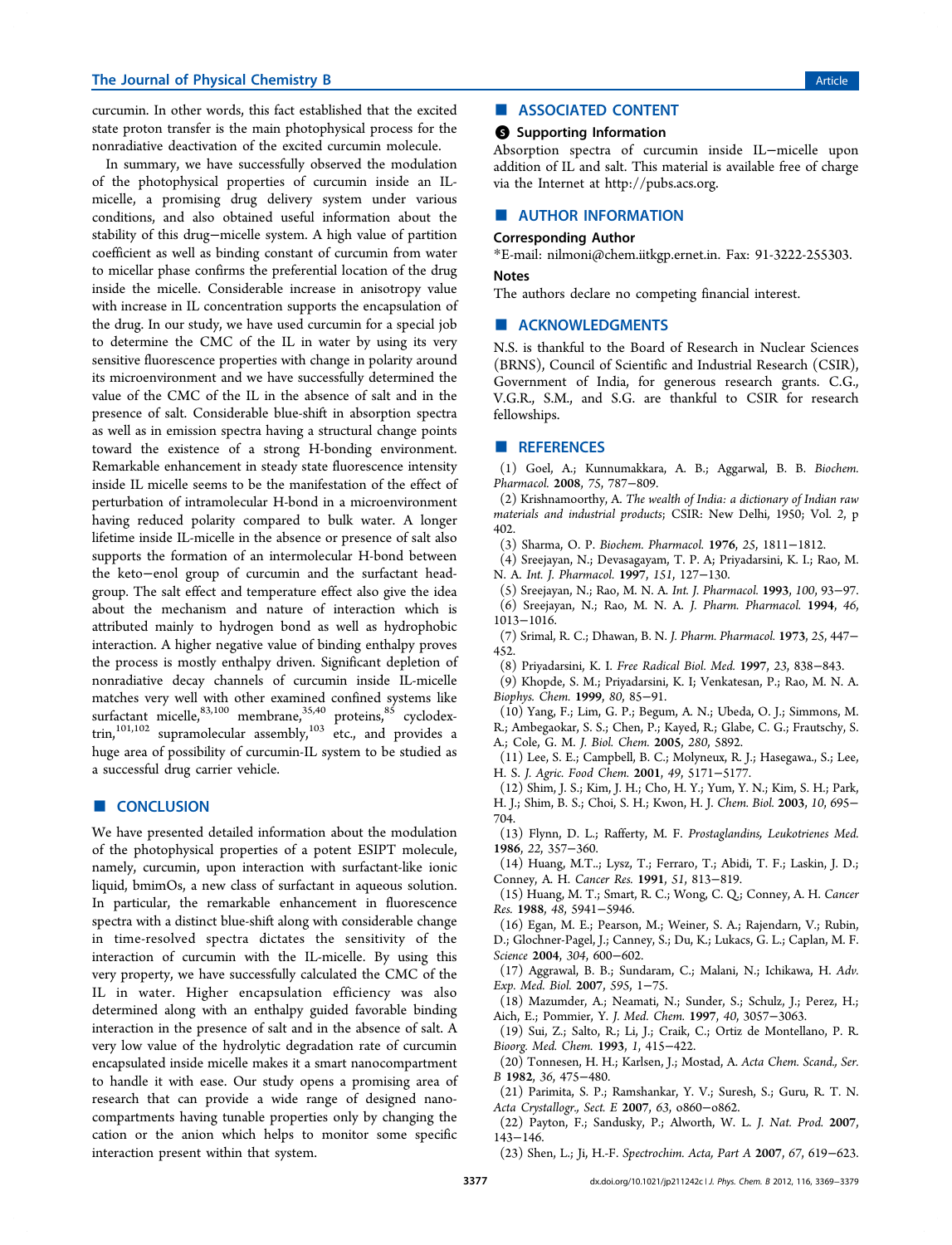#### The Journal of Physical Chemistry B Article

(24) Shen, L.; Ji, H. F.; Zhang, H. Y. *Chem. Phys. Lett.* 2005, *409*, 300−303.

- (25) Shen, L.; Zhang, H. Y.; Ji, H. F. *Org. Lett.* 2005, *7*, 243−246.
- (26) Balasubramanian, K. *J. Agric. Food Chem.* 2006, *54*, 3512−3520.
- (27) Kong, L.; Priyadarsini, K. I.; Zhang, H.-Y. *J. Mol. Struct.: THEOCHEM* 2004, *688*, 111−116.
- (28) Arnaut, L. G.; Formosinno, S. J. *J. Photochem. Photobiol., A* 1993, *75*, 1−20.
- (29) Arnaut, L. G.; Formosinno, S. J. *J. Photochem. Photobiol, A* 1993, *75*, 21−48.
- (30) Bong, P. H. *Bull. Korean Chem. Soc.* 2000, *21*, 81−86.
- (31) Adhikary, R.; Barnes, C. A.; Trampel, R. L.; Wallace, S. J.; Kee, T. W.; Petrich, J. W. *J. Phys. Chem. B* 2011, *115*, 10707−10714.
- (32) Jasim, F.; Alim, F. *Microchem. J.* 1992, *46*, 209−214.
- (33) Zsila, F.; Bikadi, Z.; Simonyi, M. *Tetrahedron: Asymmetry* 2003, *14*, 2433−2444.
- (34) Mandeville, J. S.; Froehlich, E.; Tajmir-Riahi, H. A. *J. Pharm. Biomed. Anal.* 2009, *49*, 468−474.
- (35) Began., G.; Sudharshan, E.; Udaya, S. K.; Appu Rao, A. G. *J. Agric. Food Chem.* 1999, *47*, 4992−4997.
- (36) Chignell, C. F.; Bilski, P.; Reszka, K. J.; Motten, A. N.; Sik, R. H.; Dhal, T. A. *Photochem. Photobiol.* 1994, *59*, 295−302.
- (37) Tonnesen, H. H.; Arrieta, A. F.; Lerner, D. *Pharmazie* 1995, *50*, 689−693.
- (38) Khopde, S. M.; Priyadarsini, K. I.; Palit, D. K.; Mukherjee, T. *Photochem. Photobiol.* 2000, *72*, 625−631.
- (39) Kapoor, S.; Priyadarsini, K. I. *Biophys. Chem.* 2001, *92*, 119− 126.
- (40) Kunwar, A.; Barik, A.; Pandey, R.; Priyadarsini, K. I. *Biochim. Biophys. Acta* 2006, *1760*, 1513−1520.
- (41) Sun, Y.; Lee, C. C.; Hung, W. C.; Chen, F. Y.; Lee, M. T.; Huang, H. W. *Biophys. J.* 2008, *95*, 2318−2324.
- (42) Adhikary, R.; Mukherjee, P.; Kee, T. W.; Petrich, J. W. *J. Phys. Chem. B* 2009, *113*, 5255−5261.
- (43) Letchford, K.; Liggins, R.; Burt, H. *J. Pharm. Sci.* 2008, *97*, 1179−1190.
- (44) Anand, P.; Kunnumakkara, A. B.; Newman, R. A.; Aggarwal, B. B. *Mol. Pharmacol.* 2007, *4*, 807−818.
- (45) Price, L. C.; Buescher, R. W. *J. Food Sci.* 1997, *62*, 267−269.
- (46) Wang, Y. J.; Pan, M. H.; Cheng, A. L.; Lin, L. I.; Ho, Y. S.;
- Hseieh, C. Y.; Lin, J. K. *J. Pharm. Biomed. Anal.* 1997, *15*, 1867−1876. (47) Sahu, A.; Bora, U.; Kasoju, N.; Goswami, P. *Acta Biomater.* 2008, *4*, 1752−61.
- (48) Ma, Z.; Haddadi, A.; Molavi, O.; Lavasanifar, A.; Lai, R.; Samuel, J. *J. Biomed. Mater. Res., Part A* 2008, *86*, 300−310.
- (49) Li, L.; Ahmed, B.; Mehta, K.; Kurzrock, R. *Mol. Cancer Ther.* 2007, *6*, 1276−1282.
- (50) Bisht, S.; Feldmann, G.; Soni, S.; Ravi, R.; Karikar, C.; Maitra, A.; Maitra, A. *J. Nanobiotechnol.* 2007, *5:3*, 1−18.
- (51) Sou, K.; Inenaga, S.; Takeoka, S.; Tsuchida, E. *Int. J. Pharm.* 2008, *352*, 287−293.
- (52) Vemula, P. K.; Li, J.; John, G. *J. Am. Chem. Soc.* 2006, *128*, 8932−8938.
- (53) Kumar, V.; Lewis, S. A.; Mutalik, S.; Shenoy, D. B.; Venkatesh,
- U. N. *Indian J. Physiol. Pharmacol.* 2002, *46*, 209−217.
- (54) Salmaso, S.; Bersani, S.; Semenzato, A.; Caliceti, P. *J. Drug Targeting* 2007, *15*, 379−390.
- (55) Heintza, A.; Lehmanna, J. K.; Kozlovab, S. A.; Balantsevac, E. V.;
- Bazylevad, A. B.; Ondoe., D. *Fluid Phase Equilib.* 2010, *294*, 187−196. (56) Fletcher, K. A.; Pandey, S. *Langmuir* 2004, *20*, 33−36.
- (57) Gao, H.; Li, J.; Han, B.; Chen, W.; Zhang, J.; Zhang, R.; Yan, D. *Phys. Chem. Chem. Phys.* 2004, *6*, 2914−2916.
- (58) Gao, Y.; Han, S.; Han, B.; Li, G.; Shen, D.; Li, Z.; Du, J.; Hou, W.; Zhang, G. *Langmuir* 2005, *21*, 5681−5684.
- (59) Eastoe, J.; Gold, S.; Rogers, S. E.; Paul, A.; Welton, T.; Heenan, R. K.; Grillo, I. *J. Am. Chem. Soc.* 2005, *127*, 7302−7303.
- (60) Patrascu, C.; Gauffre, F.; Nallet, F.; Bordes, R.; Oberdisse, J.; de Lauth- Viguerie, N.; Mingotaud, C. *ChemPhysChem* 2006, *7*, 99−101.
- (61) Wei, G.-T.; Yang, Z.; Lee, C.-Y.; Yang, H. Y.; Wang, C. R. *J. Am. Chem. Soc.* 2004, *126*, 5036−5037.
- (62) Garcia, M. T.; Gathergood, N.; Scammells, P. J. *Green Chem.* 2005, *7*, 9−14.
- (63) Wasserscheid, P.; Hal, R. V.; Bösmann, A. *Green Chem.* 2002, *4*, 400−404.
- (64) Gathergood, N.; Scammells, P. J.; Garcia, M. T. *Green Chem.* 2006, *8*, 156−160.
- (65) Gathergood, N.; Scammells, P. J. *Aust. J. Chem.* 2002, *55*, 557− 560.
- (66) Matsumoto, M.; Kondo, K. *J. Biosci. Bioeng.* 2004, *98*, 344−347.
- (67) Pernak, J.; Goc, I.; Mirska, I. *Green Chem.* 2004, *6*, 323−329.
- (68) Swatloski, R. P.; Holbrey, J. D.; Memon, B. S.; Caldwell, G. A.; Rogers, R. D. *Chem. Commun.* 2004, 668−669.
- (69) Matzke, M.; Stolte, S.; Arning, J.; Uebers, U.; Filser, J. *Green Chem.* 2008, *5*, 584−591.
- (70) Stolte, S.; Matzke, M.; Arning, J.; Boeschen, A.; Pitner, W. R.; Welz-Biermann, U.; Jastorff, B.; Ranke, J. *Green Chem.* 2007, *9*, 1170− 1779.
- (71) Zhao, D.; Liao, Y.; Zhang, Z. *Clean: Soil, Air, Water* 2007, *35*, 42−48.
- (72) Peplow, M. *Nature* 2005, DOI: 10.1038/news051031-8.
- (73) Carter, E. B.; Culver, S. L.; Fox, P. A.; Goode, R. D.; Ntai, I.; Tickell, M. D.; Traylor, R. K.; Hoffman, N. W.; Davis, J. H. Jr. *Chem. Commun.* 2004, 630−631.
- (74) Hough, W. L.; Smiglak, M.; Rodrıguez, H.; Swatloski, R. P.; Spear, S. K.; Daly, D. T.; Pernak, J.; Grisel, J. E.; Carliss, R. D.; Soutullo, M. D. Jr; Davis, J. H.; Rogers, R. D. *New J. Chem.* 2007, *31*, 1429−1436.
- (75) Choi, S. Y.; Rodríguez, H.; Mirjafari, A.; Gilpin, D. F.; McGrath, S.; Malcolm, K. R.; Tunney, M. M.; Rogers, R. D.; McNally, T. *Green Chem.* 2011, *13*, 1527−1535.
- (76) Moniruzzaman, M.; Tamura, M.; Tahara, Y.; Kamiya, N.; Goto, M.. *Int. J. Pharm.* 2010, *15*, 243−245.
- (77) Miskolczy, Z.; Sebok-Nagy, K.; Biczok, L.; Gökturk, S. *Chem. Phys. Lett.* 2004, *400*, 296−300.
- (78) Lakowicz, J. R. *Principles of Fluorescence Spectroscopy*; Plenum: New York, 1999; Vol. *2*.
- (79) Chakraborty, A.; Chakrabarty, D.; Hazra, P.; Seth, D.; Sarkar, N. *Chem. Phys. Lett.* 2003, *382*, 508−517.
- (80) Nardo, L.; Paderno, R.; Andreoni, A.; Masson, M.; Haukvik, T.; Tonnesen, H. H. *Spectroscopy* 2008, *22*, 187−198.
- (81) Nardo, L.; Andreoni, A.; Bondani, M.; Masson, M.; Tonnesen, H. H. *J. Photochem. Photobiol., B* 2009, *97*, 77−86.
- (82) Caselli, M.; Ferrari, E.; Imbriano, C.; Pignedoli, F.; Saladini, M.; Ponterini, G. *J. Photochem. Photobiol., A* 2010, *210*, 115−124.
- (83) Adhikary, R.; Carlson, P. J.; Kee, T. W.; Petrich, J. W. *J. Phys. Chem. B* 2010, *114*, 2997−3004.
- (84) Ghosh, R.; Mondal, J. A.; Palit, D. K. *J. Phys. Chem. B* 2010, *114*, 12129−12143.
- (85) Mandy, H. M.; Leung., Tak W. K. *Langmuir* 2009, *25*, 5773− 5777.
- (86) Das, P.; Sarkar, D.; Chattopadhyay, N. *Chem. Phys. Lipids* 2008, *158*, 38−45.
- (87) Sarkar, D.; Bose, D.; Mahato, A.; Ghosh, D.; Chattopadhyay, N. *J. Phys. Chem. B* 2010, *114*, 2261−2269.
- (88) Rodrigues, C.; Gamerio, P.; Reis, S.; Lima, J. L. F. C.; Castro, B. D. *Langmuir* 2002, *18*, 10231−10236.
- (89) Das, P.; Chakrabarty, A.; Haldar, B.; Mallick, A.; Chattopadhyay, N. *J. Phys. Chem. B* 2007, *111*, 7401−7408.
- (90) Mallick, A.; Haldar, B.; Maiti, S.; Bera, S. C.; Chattopadhyay, N. *J. Phys. Chem. B* 2005, *109*, 14675−14682.
- (91) Paul, B. K.; Samanta, A.; Guchhait, N. *Langmuir* 2010, *26*, 3214−3224.
- (92) Mukherjee, S.; Chattopadhyay, A. *Langmuir* 2005, *21*, 287−293.
- (93) Almgren, M.; Grieser, F.; Thomas, J. K. *J. Am. Chem. Soc.* 1979, *101*, 279−291.
- (94) Dávila, M. J.; Aparicio, S.; Alcalde, R.; García, B.; Leal, J. M. *Green Chem.* 2007, *9*, 221−232.